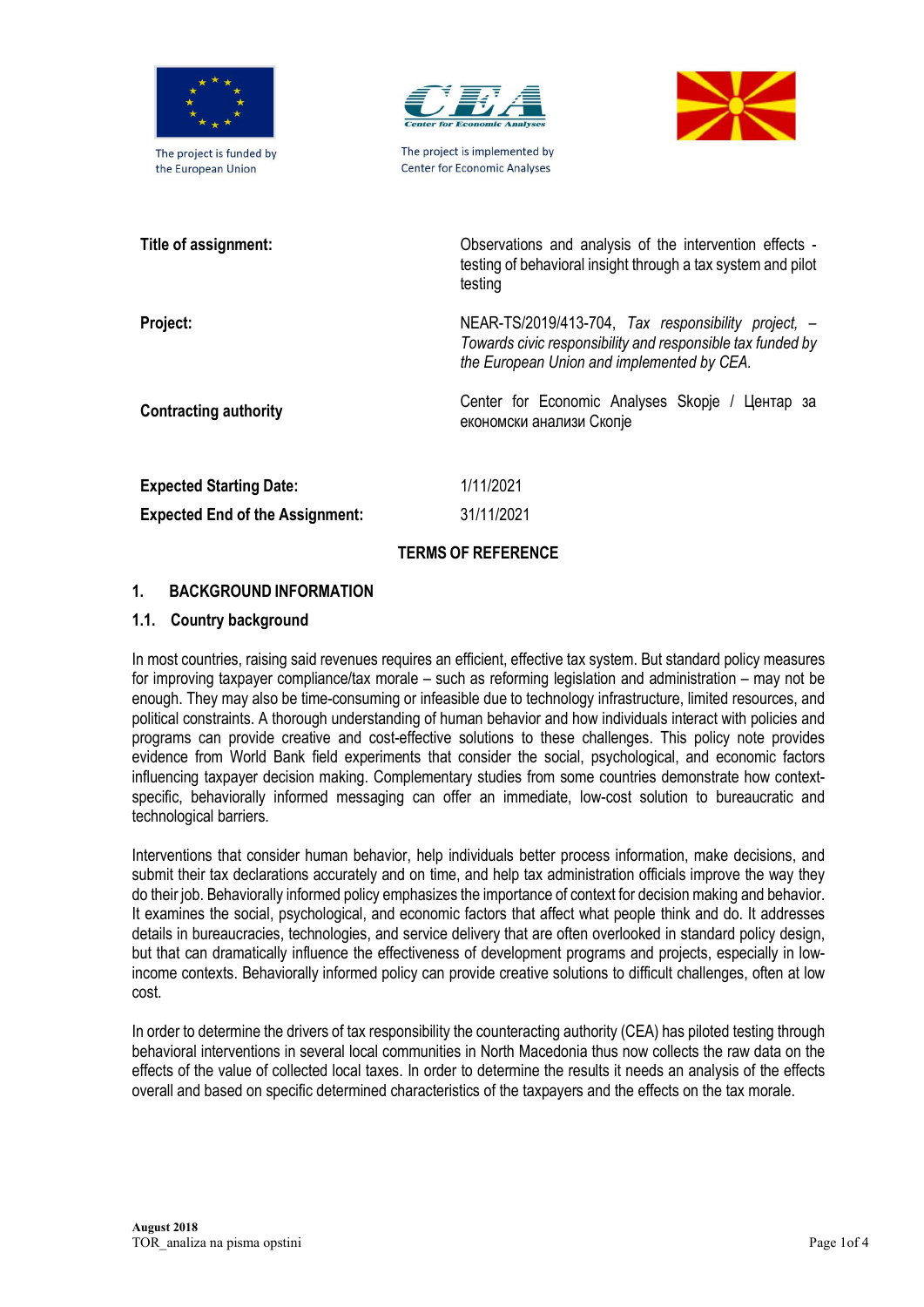## 1.2. Current situation in the sector

The tax to GDP in North Macedonia for two decades is around/or below 17% of the GDP, as compared to the EU countries which is 25%-50%. The structure of the tax mix indicates that it is constant through time and that that the indirect tax are predominant i.e. 80% are consumption taxes (VAT) while in EU this is inclined to a higher degree towards the personal taxes. Furthermore, the EU average contributing factor of tax evasion (indirect taxation and self-employment activities) has been estimated to be a result of tax morale of 14.5%., or another study states that the average tax evasion on an EU level is 12.3% of GDP or the median 9.9%.

### 2. OBJECTIVE & EXPECTED RESULTS

### 2.1. Objective and purpose

The overall objective of the assignment is analysis of the effects of different behavioral interventions through a local tax system through pilot testing. The analysis will be required to adequately determine the main tax morale drivers of the tax payers in North Macedonia per specific municipality. The reports of the applied tool and methodology that is previously developed, will help the municipalities to use the findings as a source to contribute to advancement of civic responsibility in N. Macedonia.

The assignment should result in 4 separate analytical reports for the selected municipalities (municipalities will be stated to the bidder when assignment is attained), that will help the municipalities to define the input parameters for areas of interventions and incentives to motivate citizens to improve their tax responsibility and enhance tax compliance. The developed tools are expected to be further used as input to design informed tax messages and communication between the tax authorities and the citizens.

# 3. KEY DELIVERABLES

The following deliverables should be submitted to the Project:

- 4 separate analytical reports on the behaviors of the tax payers treated overall per given/available sociodemographic characteristics for each of the municipalities, treated through the tax system and pilot testing per given/available sociodemographic characteristics.
- Each report should include statistical analysis, comparison of before/after effects overall and based on determined socio-demographic characteristics and the overall projected effects of the local revenues.

The data provided and the results are exclusively and solely the ownership of the project and thus any confidential and personal data or sensitive information will be held confidential and used exclusively for the purposes of the activity. The data provided to the selected bidder will be codified and anonymized.

## 4. NEEDED QUALIFICATIONS AND COMPETENCY

### 4.1 General Requirements

- Excellent command of English, both written and oral;
- Fully computer literate and advanced knowledge of excel analytical tools;
- Strong analytical and statistical skills and report writing skills
- Independence and analytical skills:
- Sensitivity and respect of ethnicity, religion, gender and culture.
- 4.2 Specific requirements
	- Education in the relevant field (at least bachelor studies in economics, or other social sciences), higher education level is an advantage
	- At least 5 years of professional work and expertise in related policy issues the field of economics.
	- Technical expertise (experience in social science research, design, implementation and statistical analyses), relevant longer professional experience is an advantage
	- Strong analytical skills and report writing skills